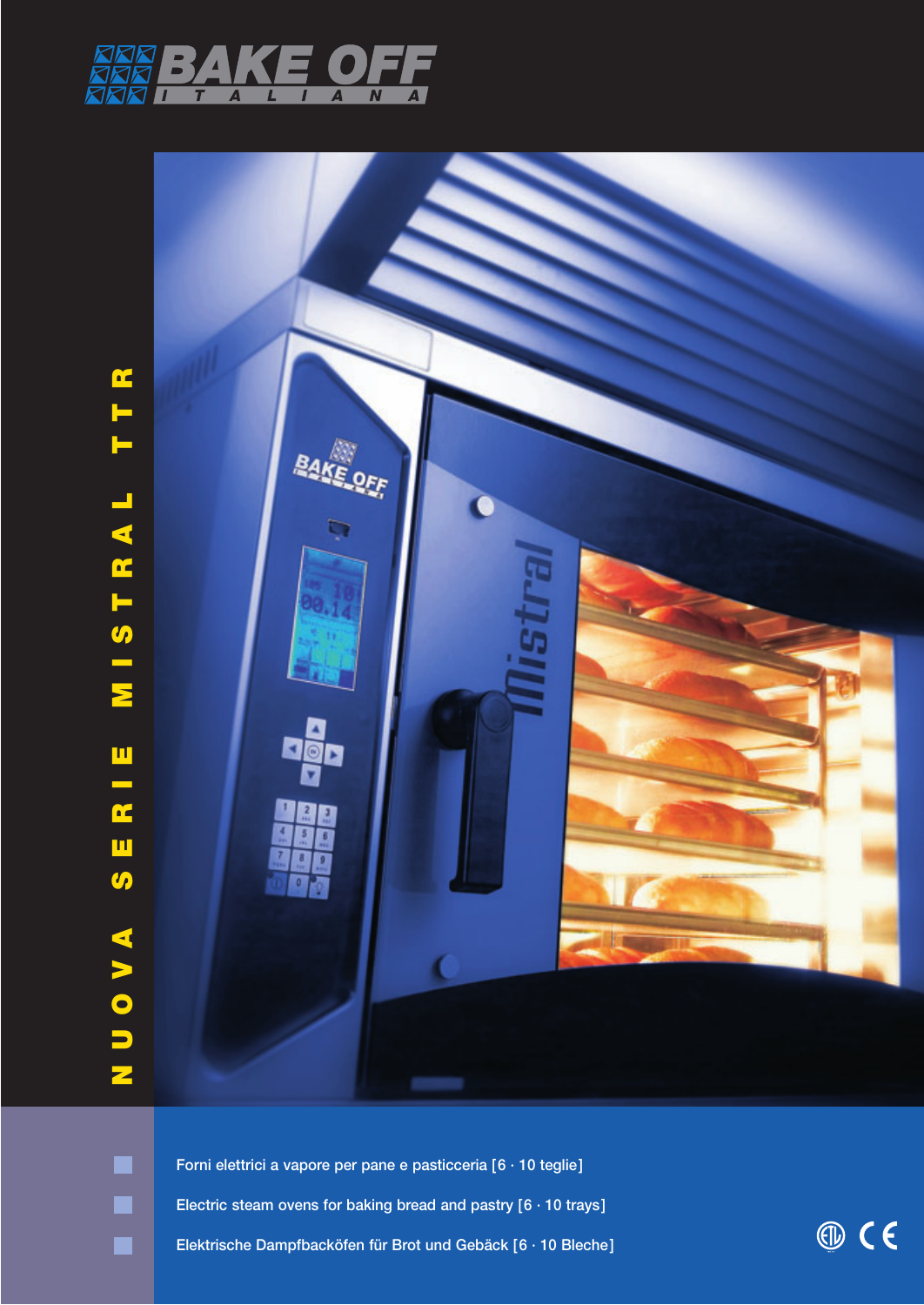

# **La freschezza ogni**

## *Freshly-baked daily at any time…*

I prodotti di panetteria e pasticceria come il pane, le pizze, le focacce, la pasticceria dolce e salata, secca o elaborata, appena sfornati riempiono l'aria di profumo e fragranza, stimolano al gusto con la loro croccante doratura, rivelano il segreto di morbidezza e sapore. Sono freschi quando sono ancora caldi. Non è un paradosso o una facile suggestione ma un requisito di genuinità che, oggi più che mai, la clientela richiede in ogni momento della giornata.

**Bake Off Italiana** conosce questa esigenza, e da oltre 20 anni produce forni per uso alimentare progettandoli in base alle specifiche richieste di cottura, spazio e capacità produttiva.

*When baked and pastry goods such as pizzas, speciality breads, sweet and savoury pastries, biscuits and cakes are taken from the oven, the air is filled with delicious fragrant aromas; their golden crusts stimulate the taste buds, and secret soft, tasty insides are revealed. They are fresh when still warm; this is not a paradox or simple attraction but a requirement for genuine products which customers nowadays demand at all times of day.*

*Bake Off Italiana is familiar with these requirements and has been manufacturing bakery ovens for over 20 years, designing these to meet specific baking, space and production capacity requirements.*

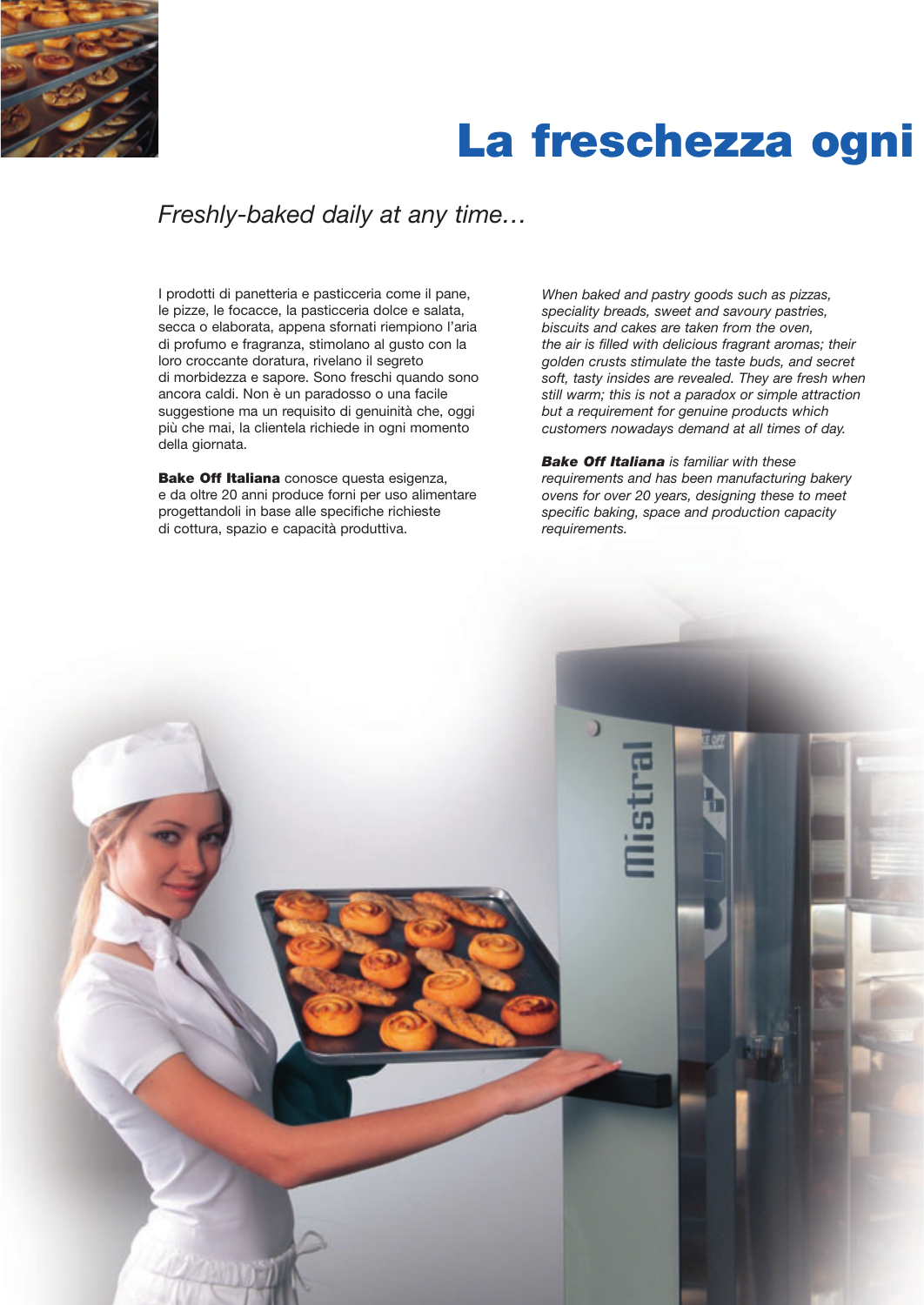# **giorno ad ogni ora…**

*Frisch - jeden Tag und zu jeder Tageszeit*

*Bäckerei- und Konditoreiwaren wie Brot, Pizza, Fladen, süßes und salziges Gebäck oder Kuchen schmecken am besten frisch aus dem Ofen. Dann entfalten sie ihr ganzes Aroma und verbreiten einen herrlichen Duft. Ihre goldgelbe Farbe und ihr knuspriger Geschmack sind unwiderstehlich. Brot- und Backwaren sind frisch, wenn sie noch warm sind. Das ist kein Paradox und auch keine einfache Suggestion, sondern eine Voraussetzung für gesunde und natürliche Produkte, die von den Kunden heute mehr denn je verlangt werden, und zwar zu jeder Tageszeit.*

*Bake Off Italiana kennt diese Anforderungen. Das Unternehmen stellt seit über 20 Jahren Backöfen her, bei deren Entwicklung die Wünsche des Kunden hinsichtlich Backergebnis, Platzbedarf und Leistungsfähigkeit im Vordergrund stehen.*



### **Oggi è nato il nuovo forno della serie Mistral... …pronto per servirvi la freschezza.**

*Today there is a new addition to the Mistral series of ovens... …ready to serve your customers freshly-baked products.*

*Heute gibt es den neuen Backofen der Serie Mistral... …damit Sie immer über frische Ware verfügen.*

| <b>Panifici</b>          | <b>Bakeries</b>          | Bäckereien             |  |
|--------------------------|--------------------------|------------------------|--|
| <b>Pasticcerie</b>       | <b>Confectioners</b>     | Konditoreien           |  |
| <b>Supermercati</b>      | <b>Supermarkets</b>      | Supermärkte            |  |
| <b>Ristoranti</b>        | Restaurants              | Restaurants            |  |
| <b>Pizzerie</b>          | <b>Pizzerias</b>         | <b>Pizzerien</b>       |  |
| Hotel                    | Hotels                   | Hotels                 |  |
| Stazioni di servizio     | <b>Service stations</b>  | Tankstellen            |  |
| Gastronomie              | Delicatessens            | Gastronomie            |  |
| <b>Rosticcerie</b>       | Takeaways                | Schnellimbisse         |  |
| <b>Servizio Catering</b> | <b>Catering services</b> | <b>Cateringservice</b> |  |
| Bar                      | Bars                     | <b>Bars</b>            |  |
| Chioschi                 | <b>Kinsks</b>            | Kinske                 |  |
|                          |                          |                        |  |

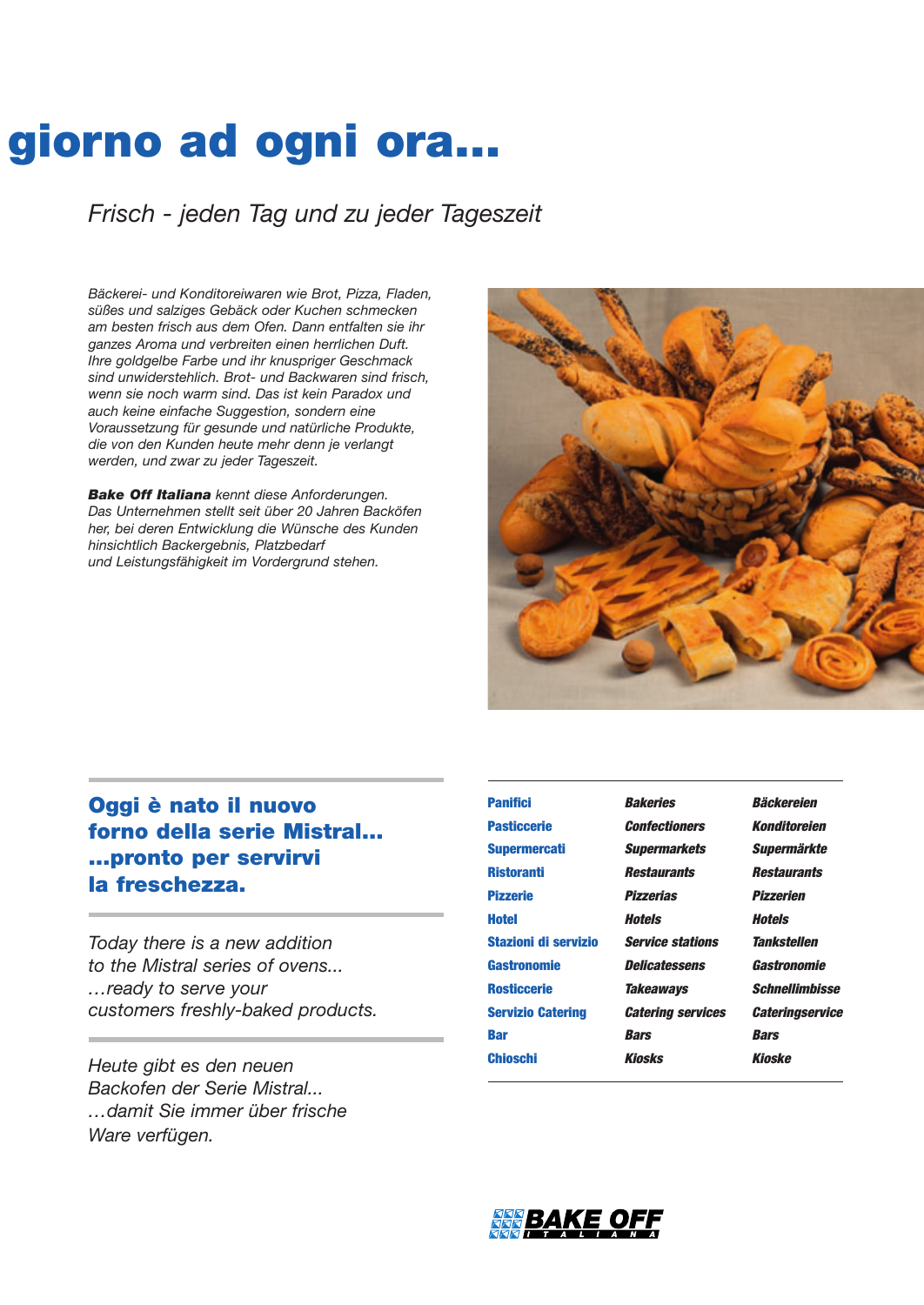

# **«essere» panettieri**

*«Being» bakers or confectioners…*

### **Un forno pratico e versatile**

Mistral è un forno a vapore, interamente automatizzato con cicli di cottura programmabili fino a 10 fasi diverse, impostandone temperatura, tempi, velocità di ventilazione, iniezione di vapore, apertura del camino e accensione dell'estrattore aspirante. La sua installazione è semplice, basta un collegamento alla rete elettrica e a quella idrica.



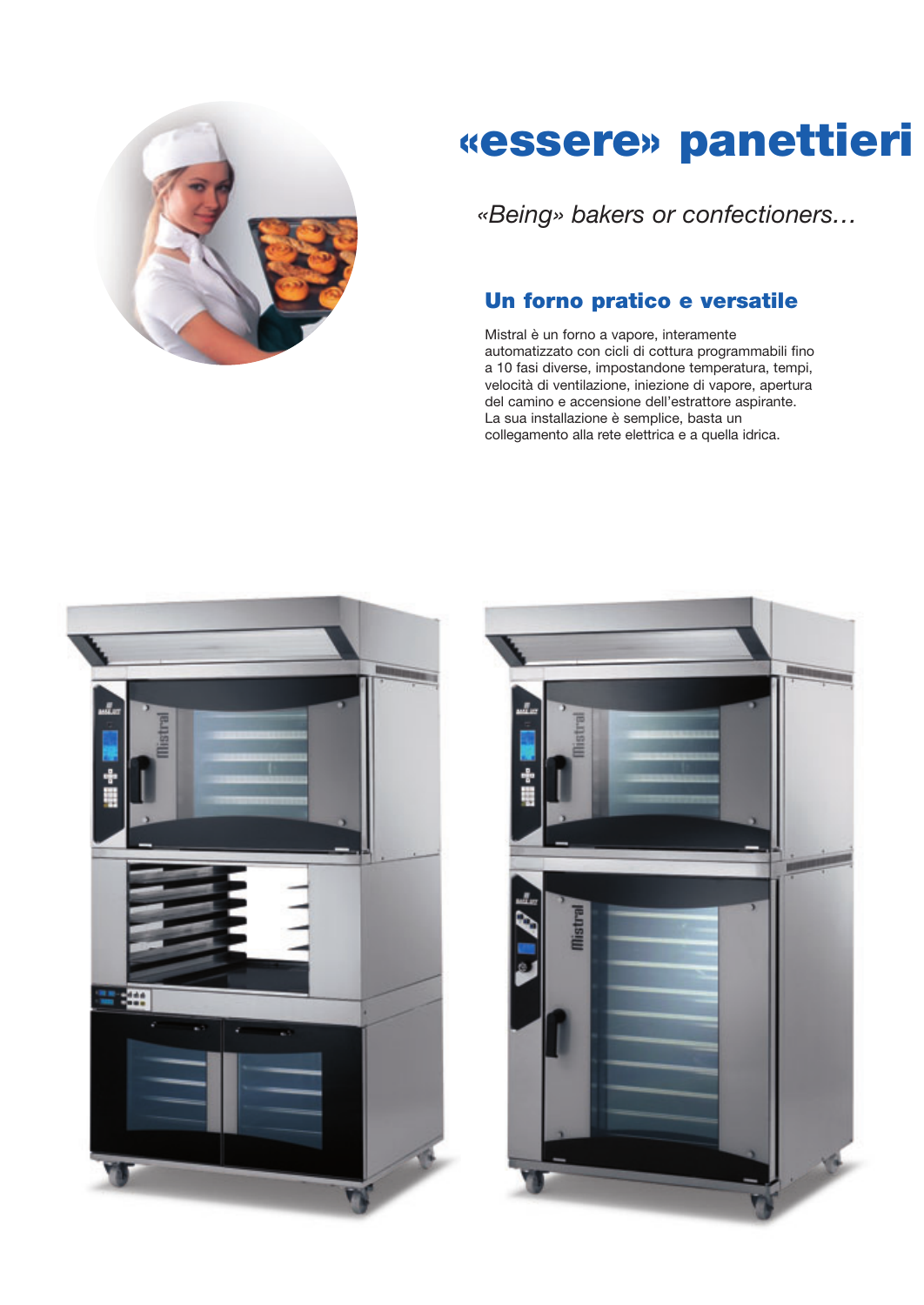

# **o pasticceri…**

*Bäcker und Konditor «sein»…*

### *A practical, versatile oven*

*Mistral is a fully automated steam oven with baking cycles which can be programmed with up to 10 different phases, including temperature, baking time, fan speed, steam injection, chimney opening and starting up of extractor fan. Installation is simple, just connect to mains electricity and water supply.*

### *Bäcker und Konditor «sein»…*

Mistral ist ein vollautomatischer Dampfbackofen mit bis zu 10 verschiedenen programmierbaren Backprogrammen und Einstellung von Temperatur, Garzeit, Gebläsegeschwindigkeit, Dampfzufuhr, Kaminöffnung und Einschaltung der Abzugsvorrichtung.

Die Installation ist sehr einfach. Das Gerät muss nur an die Strom- und Wasserversorgung angeschlossen werden.



**Mistral è indicato sia per prodotti surgelati, che per quelli precotti o di pasta fresca.**

*Mistral is ideal for use with frozen products as well as with pre-cooked and fresh dough goods.*

*Mistral eignet sich sowohl für Tiefkühlprodukte wie auch für vorgebackene oder frische Produkte.*



#### **Due generatori di vapore consentono lo scongelamento, la lievitazione e la cottura in meno di 30 minuti.**

*Two steam generators enable goods to be defrosted, proven and baked in less than 30 minutes.*

*Zwei Dampfgeneratoren ermöglichen das Auftauen, Aufgehen und Backen in weniger als 30 Minuten.*



**Oltre a consentire la costante visione delle fasi di cottura, il vetro, a bassa emissione termica, limita l'irraggiamento esterno del calore. Inoltre il vetro interno è apribile per una facile pulizia.**

*The low heat-emission glass window enables the various baking stages to be viewed and reduces the amount of heat being radiated to the outside. Also, the internal glass panel can be opened for easy cleaning.*

*Durch das Sichtfenster kann der ganze Backvorgang beobachtet werden. Das Glas mit geringer thermischer Emission gibt nur wenig Wärme nach außen ab. Außerdem kann die Innenscheibe geöffnet werden, um die Reinigung zu erleichtern.*

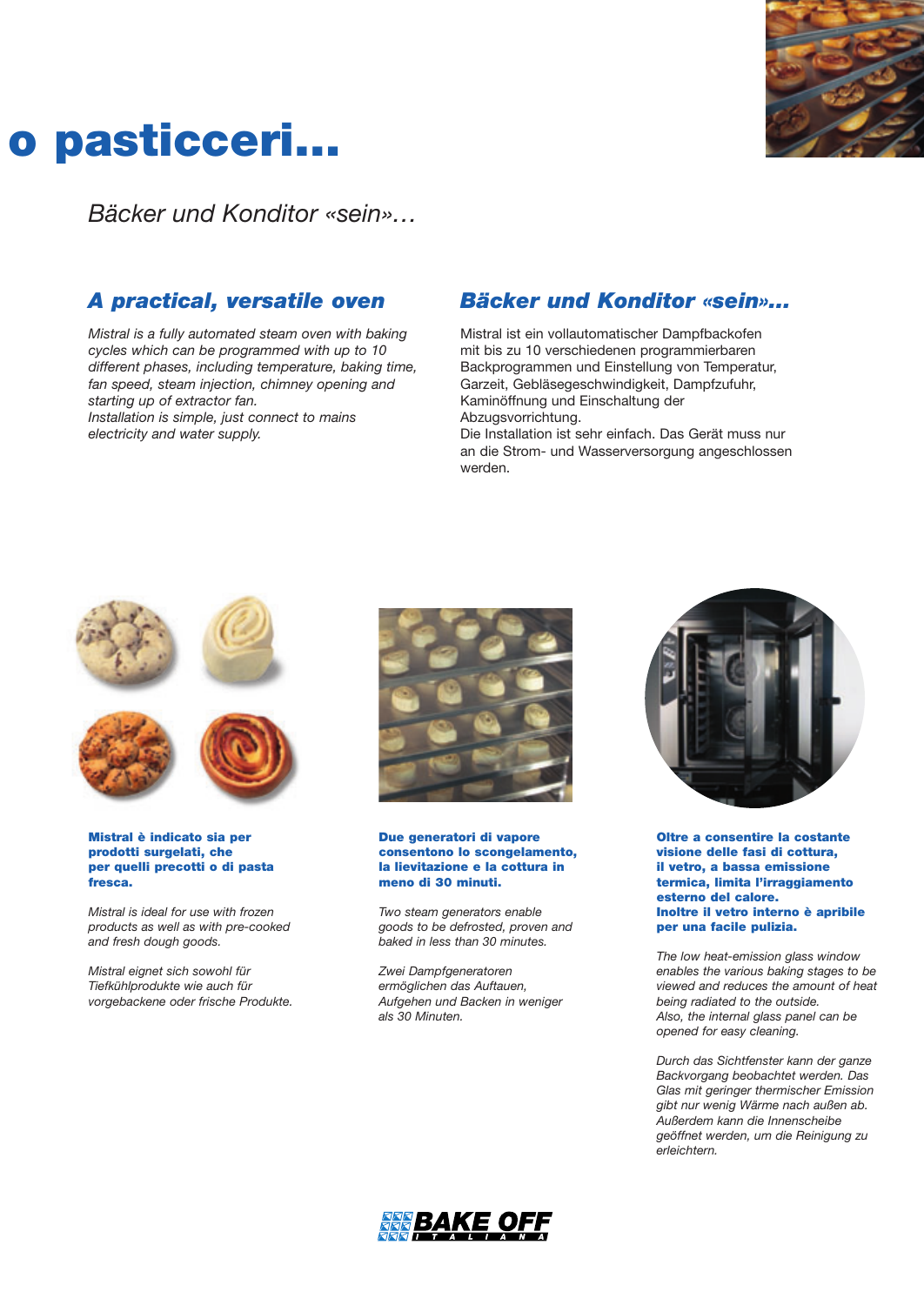

## **…ed «avere» tutto**

*…and «having» everything under control*

### **Tecnologico e semplice**

Il design è vivace e moderno, la grafica dei comandi è immediatamente intuibile, le sue funzioni semplici e facilmente programmabili. Mistral è dotato anche di sistema di lavaggio automatico interno attivabile durante i tempi di pausa del lavoro o di notte.

### *Hi-tech yet simple*

*The controls with their bright, modern design are easy to understand and follow while functions are simple and easy to programme. Mistral is also equipped with an automatic internal cleaning system which can be operated when the oven is not working or at night.*



**Attraverso il nuovo display è possibile controllare e regolare tutti i parametri di cottura ricevendo in qualsiasi momento le immediate informazioni sul ciclo produttivo.**

*The new display enables all the baking parameters to be controlled and regulated and information about the production cycle to be received immediately at any time.*

*Über das neue Display können alle Garparameter kontrolliert und eingestellt werden. Außerdem stehen jederzeit aktuelle Informationen über den Garvorgang zur Verfügung.*

**1** Strumentazione a comandi | **3** digitali

*Digital control panel Geräteausstattung mit digitalen Bedienelementen*

2 Strumentazione 10 programmi

> *Control panel at 10 programs – with pictogramms*

*Geräteausstattung 10 Programme*

- 3 Strumentazione 100 programmi
- *Control panel at 100 programs*
- *Geräteausstattung 100 Programme*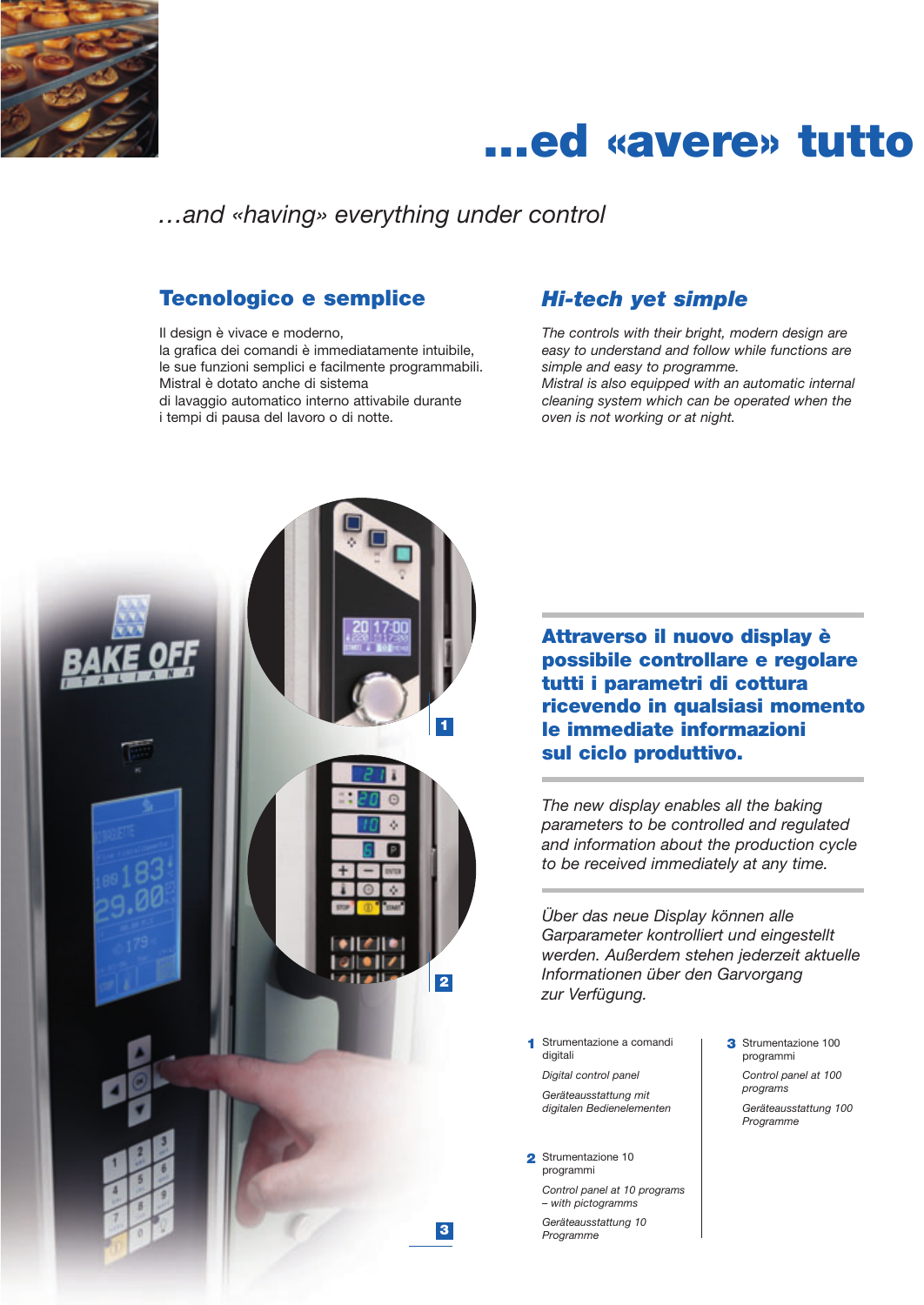## **sotto controllo**

*…und alles unter Kontrolle «haben»*

### *Technologisch und einfach*

*Das Design ist ansprechend und modern, die Anordnung der Bedienelemente ist übersichtlich, die Funktionen sind einfach und leicht programmierbar. Mistral verfügt auch über ein automatisches Reinigungsprogramm, das während der Arbeitspausen oder über Nacht durchgeführt werden kann.*



**Tutto il ciclo di lavaggio (fino all'asciugatura), dura da 45 a 90 minuti, secondo l'impostazione elettronica delle 3 modalità di pulitura (delicata, normale, intensiva).**

*The entire washing cycle (up to drying) lasts between 45 and 90 minutes, depending on which cleaning mode (delicate, normal or intensive) has been electronically set.*

*Das komplette Reinigungsprogramm (bis zur Trocknung) dauert zwischen 45 und 90 Minuten, je nachdem welche der 3 elektronisch einstellbaren Reinigungsarten gewählt wird (delikat, normal, intensiv).*



**Sistema di lavaggio automatico** *Automatic washing system Automatisches Reinigungssystem*



Particolare del pannello **1**  di comando *Detail showing control panel*

*Detail der Bedienblende*

2 Taniche porta detergenti *Detergent cannisters Reinigungsmittelbehälter* Ugello rotante **3** per lavaggio *Rotating nozzle washes the inside of the oven*

> *Rotierende Reinigungsdüse*

Attacchi per caricamento taniche

**4**

*Attachments for filling cannisters* 

*Anschlüsse für Behälterfüllung*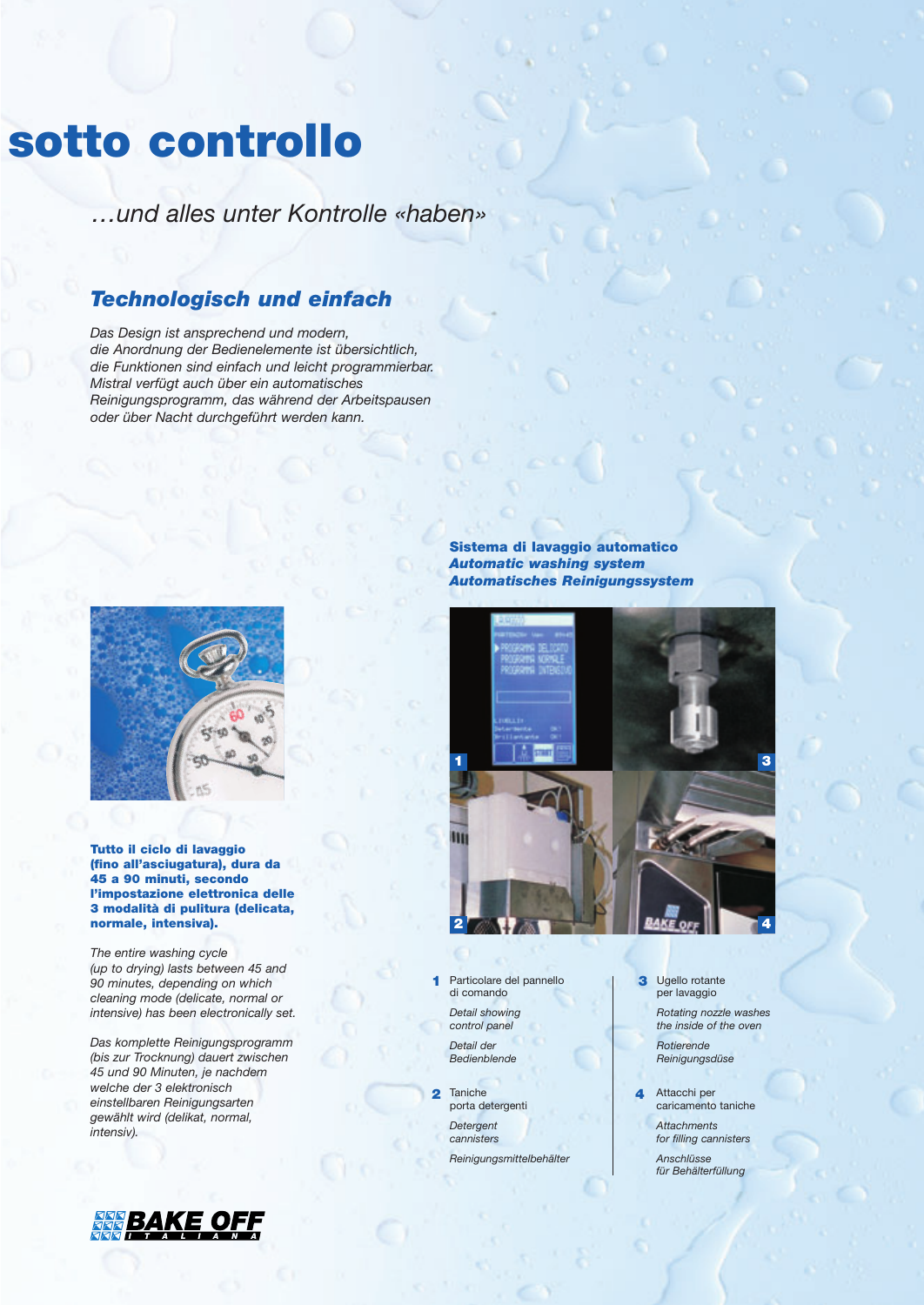

# **Personalizzare**

## *Customising every requirement*





### **Caratteristiche tecniche** *Technical data · Technische Merkmale*

| <b>Modello</b><br>Model<br>Modell |                                             | Dimensioni esterne<br><b>External dimensions</b><br>Außenabmessungen |                                    |                                 | Dimensioni teglie<br>Trays sizes<br>Blechabmessungen | <b>Teglie</b><br>Trays<br><b>Backbleche</b> | Potenza<br>Power consumption<br>Leistung | Peso<br>Weight<br>Gewicht |
|-----------------------------------|---------------------------------------------|----------------------------------------------------------------------|------------------------------------|---------------------------------|------------------------------------------------------|---------------------------------------------|------------------------------------------|---------------------------|
|                                   |                                             | Larghezza<br>Width<br><b>Breite</b><br>mm                            | Profondità<br>Depth<br>Tiefe<br>mm | Altezza<br>Height<br>Höhe<br>mm | mm                                                   | n.                                          | kW                                       | kg                        |
|                                   |                                             |                                                                      |                                    |                                 |                                                      |                                             |                                          |                           |
| 6 TTR                             | 1000<br><b>Forno ventilato</b>              |                                                                      | 900                                | 695                             | 600x400 (24"x16")                                    | 6                                           | $10 - 12*$                               | 140                       |
|                                   | Convection oven<br>Heissluft Ofen           |                                                                      |                                    |                                 | 600x400 (24"x16")                                    |                                             |                                          |                           |
|                                   | 10 TTR Forno ventilato<br>1000              | 900                                                                  | 1145                               | 600x400 (24"x16")               | 10                                                   | $19 - 21*$                                  | 224                                      |                           |
|                                   | Convection oven<br>Heissluft Ofen           |                                                                      |                                    |                                 | 600x400 (24"x16")                                    |                                             |                                          |                           |
|                                   | Forno pizza<br>Pizza deck oven<br>Pizzaofen | 1000                                                                 | 830                                | 410                             |                                                      |                                             | 3,9                                      | 94                        |
|                                   | Lievitatore                                 | 1000                                                                 | 950                                | 730                             | 600x400 (24"x16")                                    | 12                                          | 1,5                                      | 75                        |
|                                   | Proover<br>Gärschrank                       |                                                                      |                                    |                                 | 600x400 (24"x16")                                    |                                             |                                          |                           |
|                                   | Cappa aspirante 1000<br>Hood<br>Abzugshaube |                                                                      | 1100                               | 200                             |                                                      |                                             | 0,08                                     | 32                        |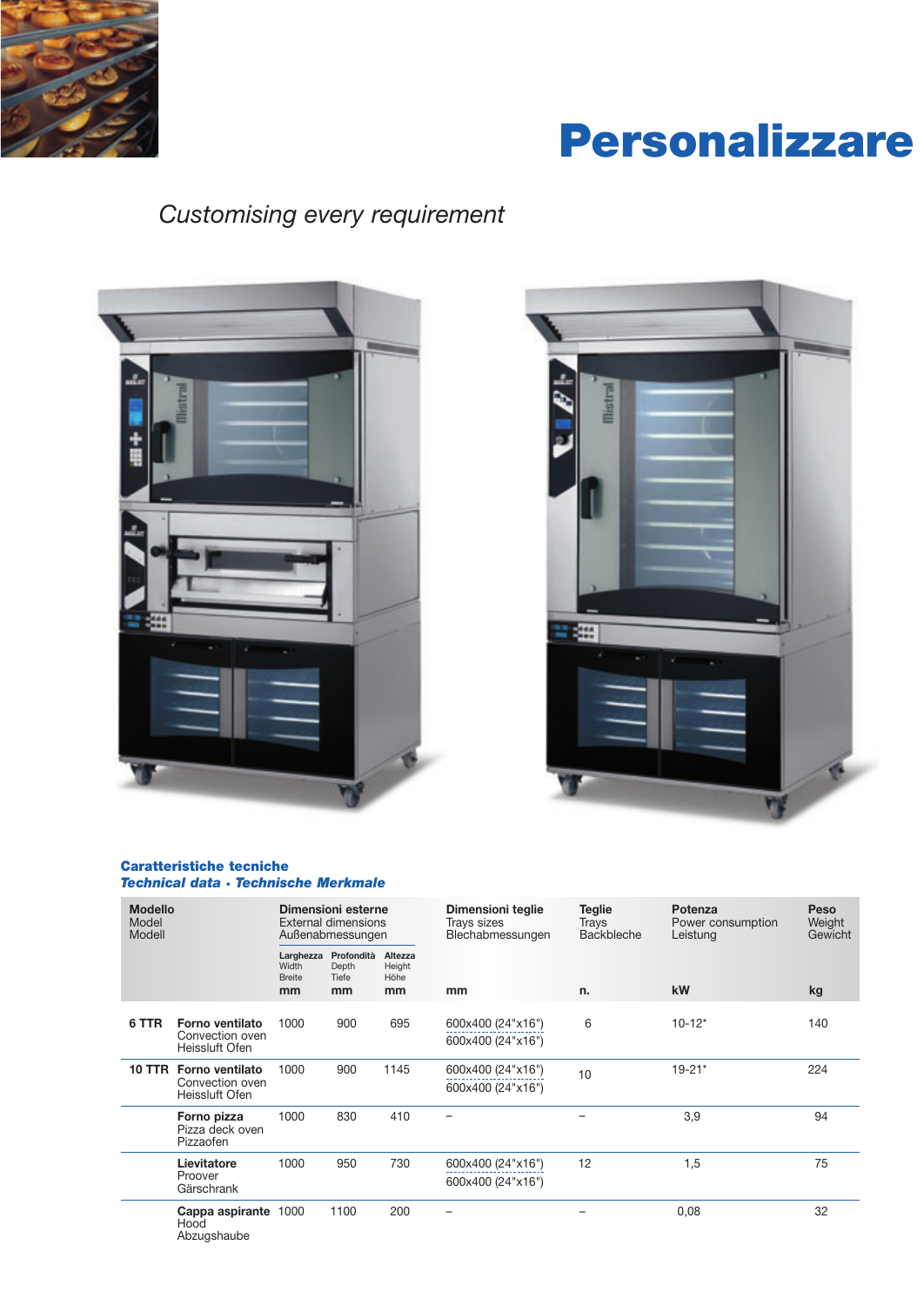# **ogni richiesta**

*Kundenspezifische Ausstattung*

### **Componibile**

Secondo le esigenze il forno è disponibile nella versione a 6 teglie o a 10 teglie. Mistral è funzionale alle esigenze di spazio perché è compatto e componibile con gli altri elementi di cottura e preparazione indispensabili negli ambienti di panificazione e pasticceria professionale.



### *Modular*

*The oven is available in versions housing 6 to 10 tins depending on your requirements. Because it is compact and modular, Mistral fits in with your space requirements and all the other cooking and preparation equipment that are an essential part of professional bread and pastrymaking environments.*

### *Kombinierbar*

*Je nach Anforderung ist der Backofen in der Ausführung mit 6 Blechen oder mit 8 Blechen lieferbar. Mistral ist kompakt und benötigt deshalb wenig Platz. Der Backofen ist mit anderen Backund Zubereitungsgeräten kombinierbar, die in einer professionellen Bäckerei und Konditorei benötigt werden.*

### **Componibilità dei forni Mistral**

*The modularity of Mistral ovens*

















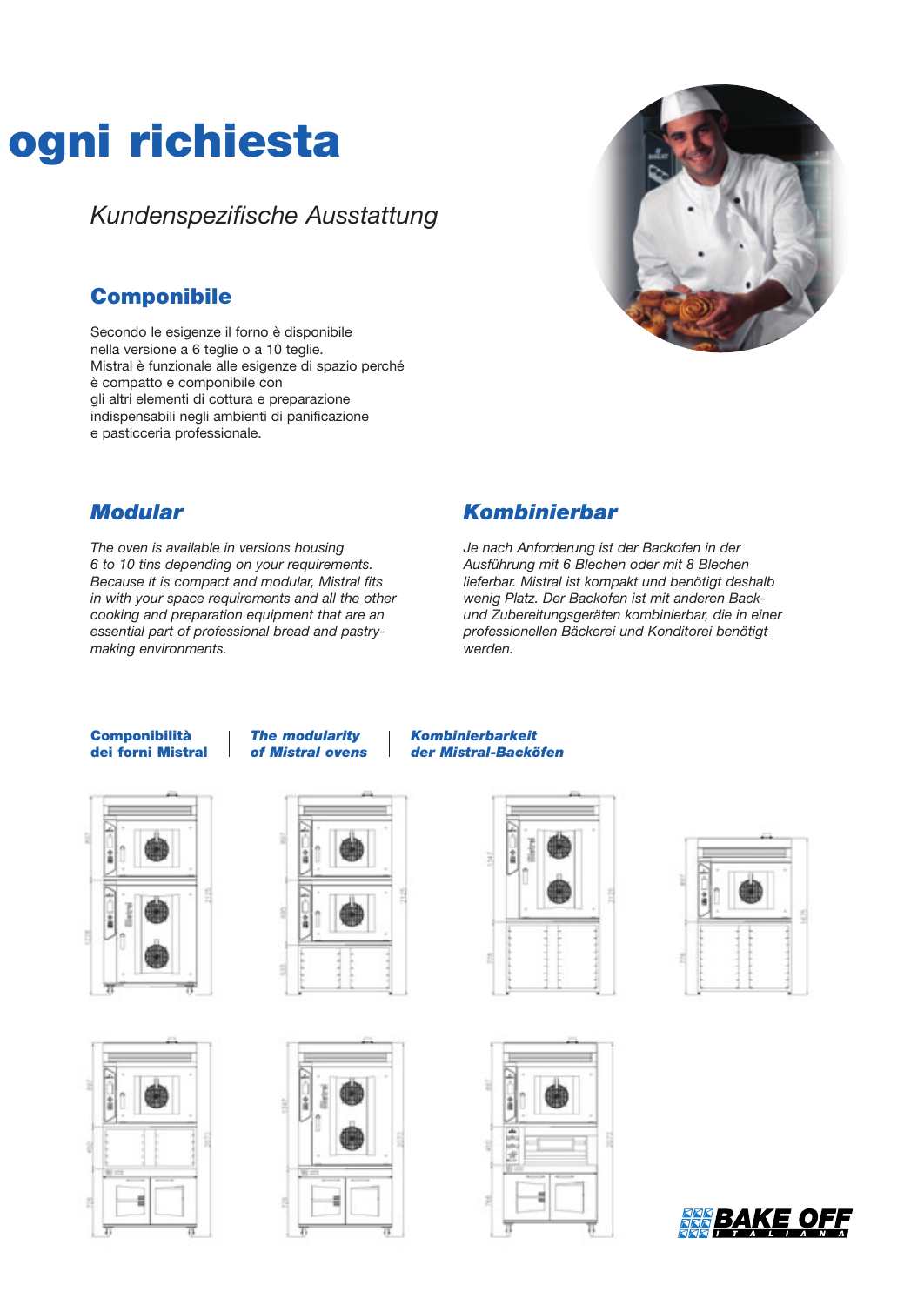

# **Per ogni fase il**

### *The best accessory for every stage*



### **Un lievitatore delicato**

È indispensabile per chi non usa prodotti prelievitati o precotti, ma ricorre alla panificazione e alla lavorazione tradizionale della pasta. Ha 3 programmi memorizzabili completi con un controllo elettronico di temperatura, umidità e tempo di lievitazione.

### *A delicate dough prover*

*This is essential for those who do not use pre-proven or pre-cooked products but follow traditional bread making and dough working techniques. It has 3 complete saveable programmes with electronic control of temperature, humidity and proving times.*

### *Ein delikater Gärschrank*

*Ein Muss für jeden Bäcker, der keine vorgebackene oder voraufgetriebene Produkte verwendet, sondern Brot und Teig noch traditionell herstellt. Der Gärschrank hat drei speicherbare Programme mit elektronischer Regelung von Temperatur, Feuchtigkeit und Gärzeit.*



**La lievitazione avviene in ambiente ventilato con distribuzione dell'umidità uniforme attraverso il sistema AWHS (Air Wash Humidification System).** 

*Proving takes place in a ventilated environment which uses AWHS (Air Wash Humidification System) to evenly distribute humidity.*

*Die Gärung erfolgt in ventilierter Umgebung mit gleichmäßiger Feuchtigkeitsverteilung mittels AWHS-System (Air Wash Humidification System).* 



#### **Il lievitatore ha porte in vetro temperato e lampade interne programmate a tempo di spegnimento.**

*The dough prover has toughened glass doors and interior lights which are programmed to switch off at a predetermined time.*

*Der Gärschrank hat Türen aus gehärtetem Glas und Innenleuchten mit Ausschaltautomatik.*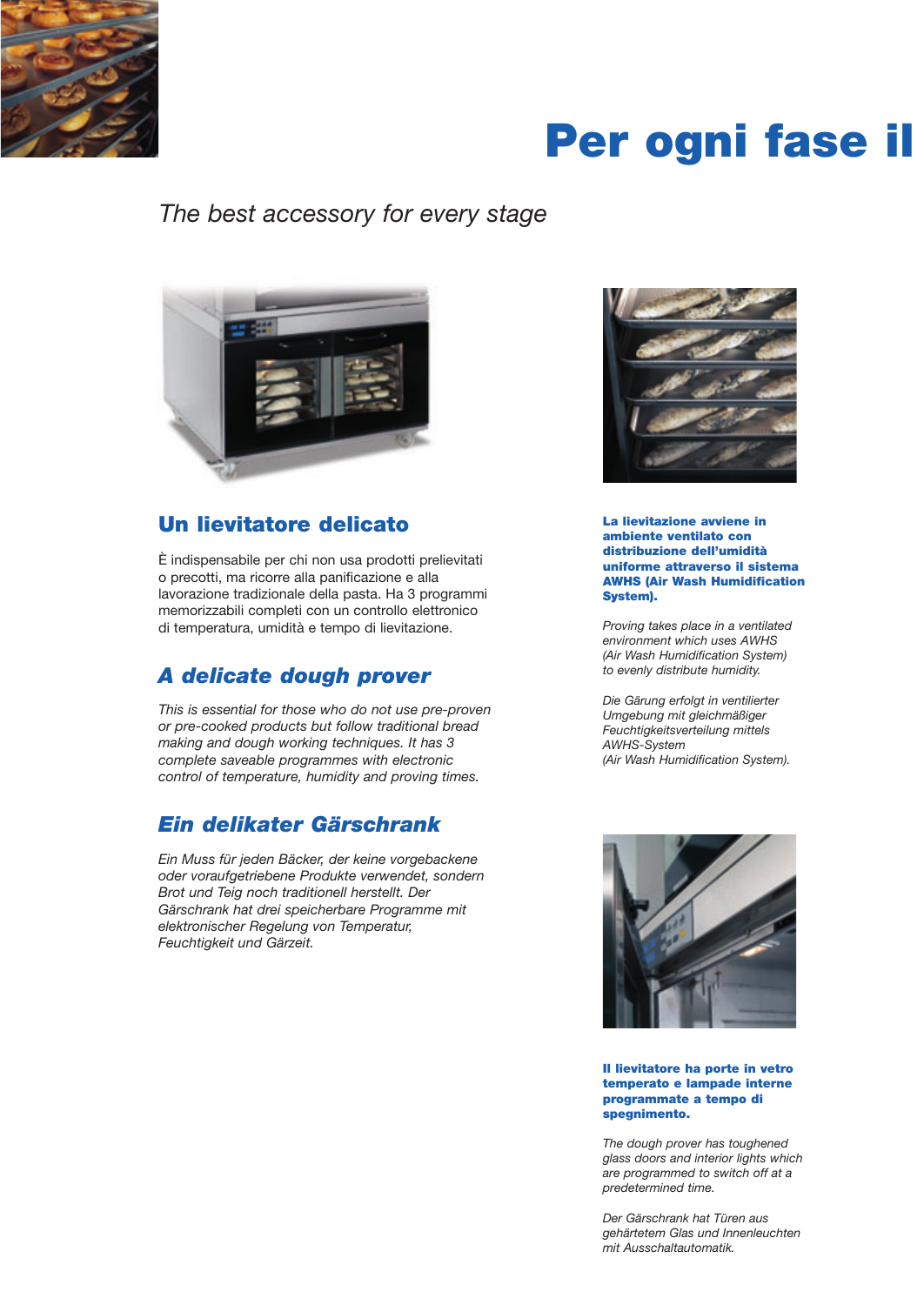# **migliore accessorio**

*Für jede Arbeit das richtige Gerät*

### **Gli accessori**

Bake Off Italiana ha studiato una serie di accessori per incrementare la possibilità di cotture particolari o per migliorare l'organizzazione della vostra attività.

### *Accessories*

*Bake Off Italiana has designed a series of accessories to increase the range of special baking techniques you can use and to help you organise your work better.*

### *Das Zubehör*

*Bake Off Italiana hat eine Reihe von Zubehörteilen entwickelt, die besondere Garprozesse ermöglichen oder eine bessere Organisation der Arbeitsabläufe erlauben.*





Teglie ondulate *Fluted tins Gewellte Backbleche*



**Griglie** *Grills Gitter*



Teglie piane *Flat tins Flache Backbleche*





Tavolo portateglie *Tin-support table Backblechgestell*